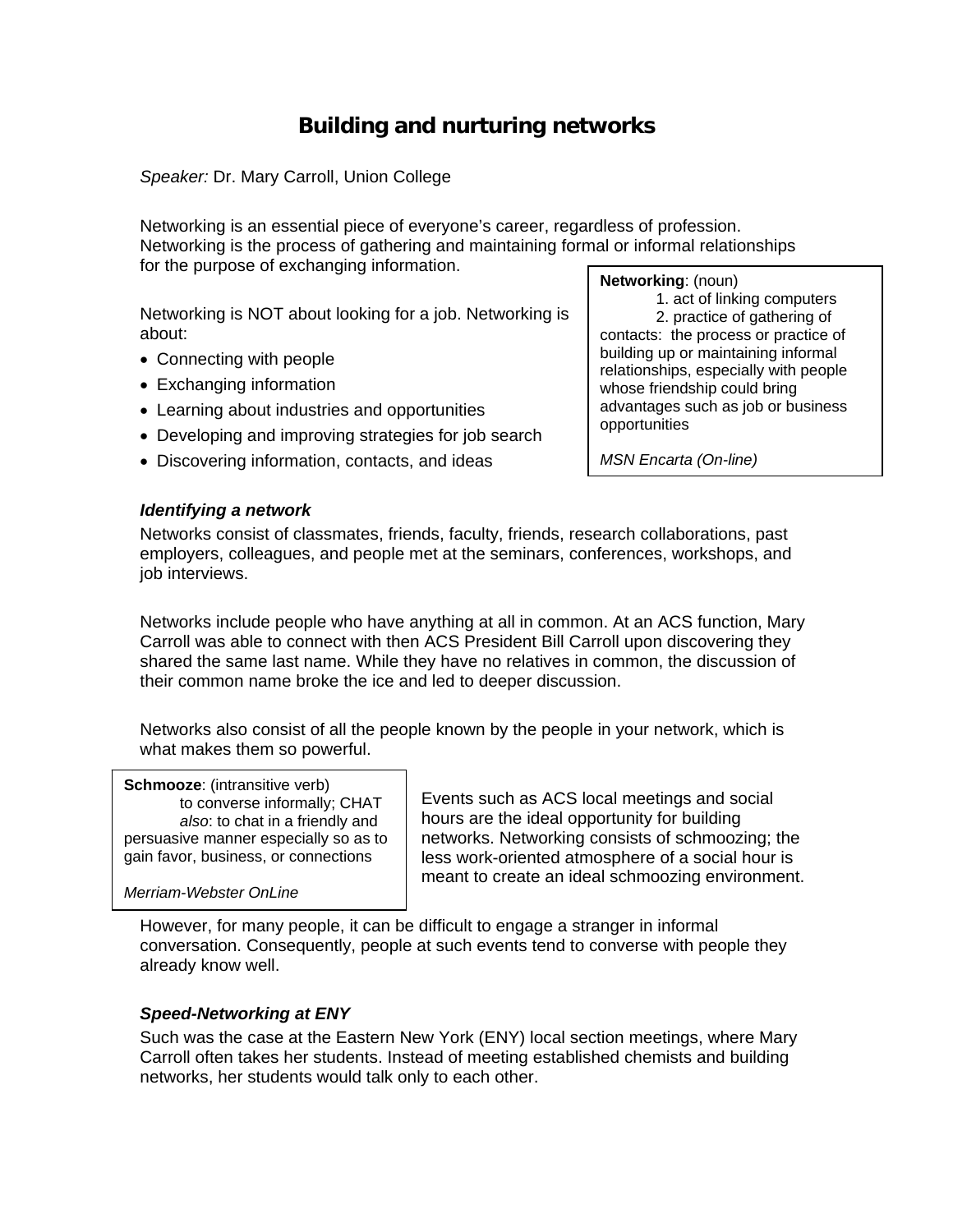To encourage students, and others, to actively network, the ENY executive board introduced speed networking to their social hours. As of October 2005, 20-30 minutes of each ENY meeting is devoted to speed networking.

Speed networking is fairly simple:

- 1) Each person must find someone he or she does not know.
- 2) They must exchange names and business cards, then converse for the allotted time. (The allotted time must be long enough to establish interest but short enough that questions are left unasked.)
- 3) When the time is up, they must find someone new and repeat the process.
- 4) After the meeting, participants follow-up with their new contacts using a brief email or phone call.

Speed networking works, because it is an ice-breaker. Because everybody has to meet someone new, there is no impediment to approaching an unknown person and simply chatting.

**Speed networking**: (noun)

method of making a potential business contact by briefly talking to a series of people at an organized event and exchanging contact details

*Macmillan English Dictionary (on-line)*

It is generally well-received; in ENY, the only objections

were from members who had been there for a few decades and felt like they already knew everybody. However, no one has stopped attending the meetings, and member interactions have improved, with the most marked difference being the interactions between the students and the established chemists.

# *Maintaining the network*

However, new contacts are made, regular contact is crucial to maintaining a network. Contacts should be updated regularly, through phone or email, with information relevant to their interests. Contacts who have provided special assistance, such as reviewing a resume or helping land an interview, should receive a thank-you note.

A strong network is key to both finding a job and developing a career. ACS provides numerous networking opportunities through national, regional, and local meetings, workshops, and social events. Other opportunities exist as well—professional societies, volunteer organizations, community and school activities, and on-line communities, like linkedin.com and listservs.